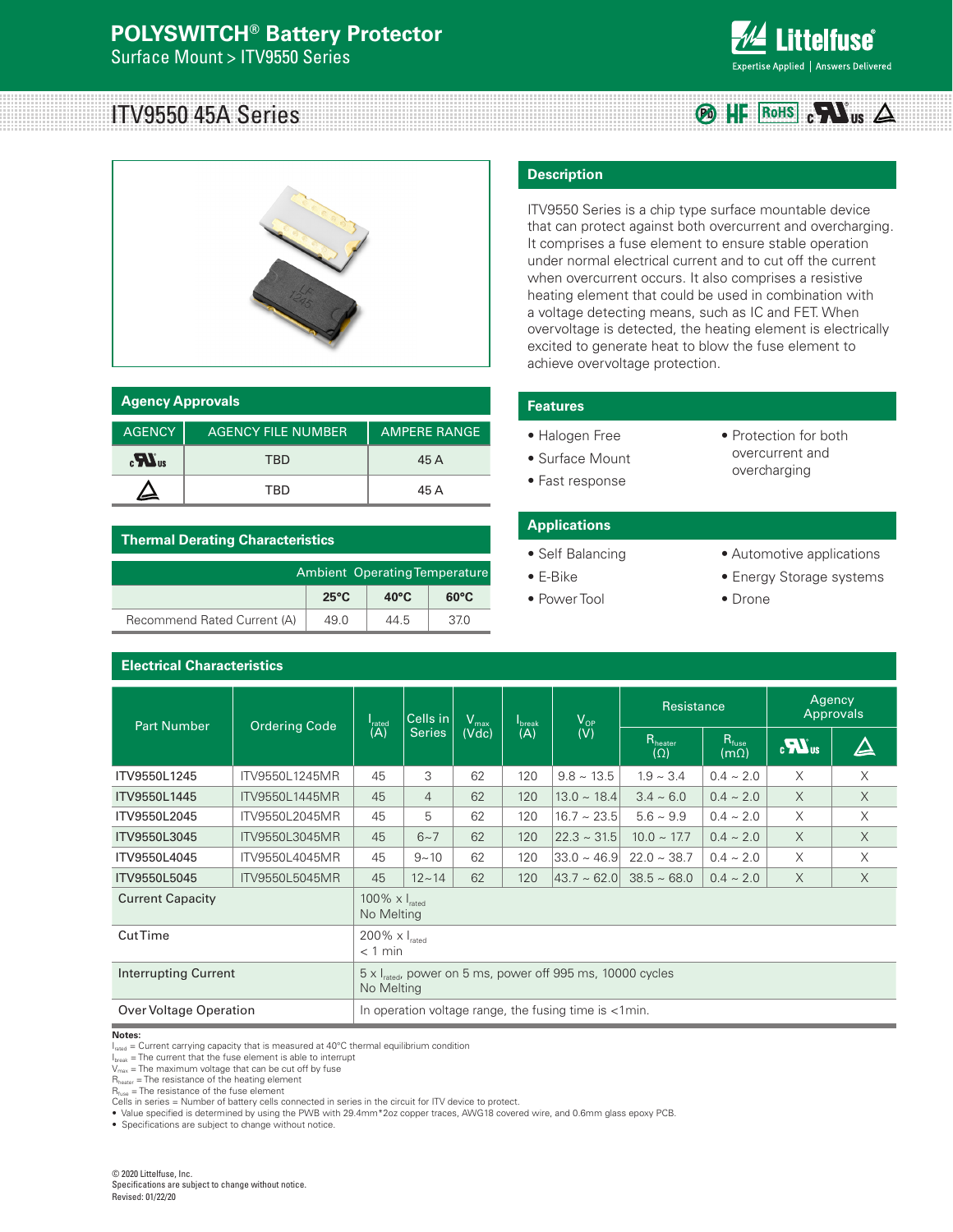

## **Cut Time by Heater Operation**





## **Cut Time by Current Operation**

Various interrupting current at 25ºC ambient temperature



## Constant 2x rated current at various ambient temperature

0.1

1

Cut Time (s)  $\frac{1}{10}$ 

**Cut Time (s)**

 $\overline{100}$ 



-20 0 20 40 60 80 100

33W  $-100W$ 

**Ambient Temperature (ºC)**

## **Environmental Specifications**

| <b>Storage Temperature</b>        | 0~35°C, ≤70%RH<br>3 months after shipment                                                         |
|-----------------------------------|---------------------------------------------------------------------------------------------------|
|                                   |                                                                                                   |
| <b>Operating Temperature</b>      | $-10^{\circ}$ C to $+65^{\circ}$ C                                                                |
| <b>Operating Electric Power</b>   | -25 $\degree$ C to +85 $\degree$ C/6~35W (applied to heater)                                      |
| <b>Hot Passive Aging</b>          | $100 \pm 5^{\circ}$ C, 250 hours<br>No structural damage and functional failure                   |
| <b>Humidity Aging</b>             | 60°C±2°C, 90~95% R.H. 250 hours<br>No structural damage and functional failure                    |
| <b>Cold Passive Aging</b>         | $-20\pm3$ °C, 500 hours<br>No structural damage and functional failure                            |
| <b>Thermal Shock</b>              | MIL-STD-202 Method 107G<br>+125°C/-55°C, 100 times<br>No structural damage and functional failure |
| <b>Solvent Resistance</b>         | MIL-STD-202, Method 215                                                                           |
| <b>Vibration</b>                  | MIL-STD-883C, Method 2007.1, Condition A<br>No structural damage and functional failure           |
| <b>Moisture Level Sensitivity</b> | Level 1, J-STD-020C                                                                               |

Constant heater wattage at various ambient temperature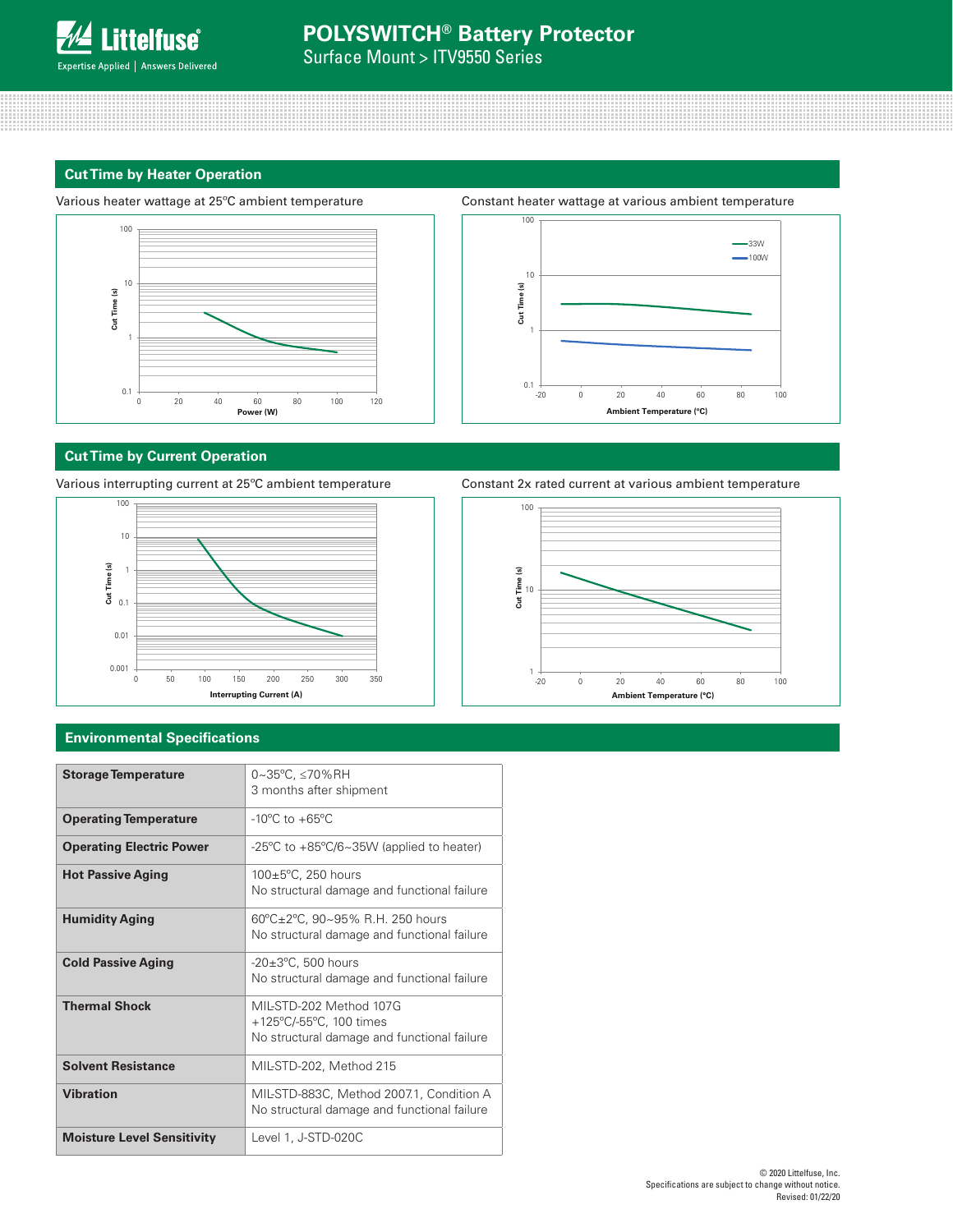## **POLYSWITCH® Battery Protector**

Surface Mount > ITV9550 Series



## **Physical Dimension (mm)**



# **A4**  $1.11 \pm 0.1$  $\overline{AB}$  | 7.32 ± 0.1 **B1**  $1.32 \pm 0.1$ **B2**  $\Big| 2.36 \pm 0.1 \Big|$

**B3**  $0.48 \pm 0.1$ **B4**  $0.77 \pm 0.1$ **B5**  $2.50 \pm 0.1$ 

## **Device Circuit**







| A <sub>1</sub> | $1.30 \pm 0.1$ |
|----------------|----------------|
| Δ2             | $152 + 01$     |
| A3             | $7.60 \pm 0.1$ |
| <b>B1</b>      | $310 + 01$     |
| <b>B2</b>      | $0.75 + 0.1$   |
| B3             | $1.95 \pm 0.1$ |
| <b>B4</b>      | $2.50 \pm 0.1$ |
| <b>B5</b>      | $200 + 01$     |
| R6             | $250 + 01$     |

## **Physical Specifications Material** Glass Epoxy PCB **Base Thickness Discussed Discussed Base Thickness Copper Thickness** 0.07mm

## **Soldering Parameters**

**Covered Wire AWG8** 

| Average Ramp-Up Rate (Ts <sub>nav</sub> to TP)               | 3°C/second max.                      |                 |  |  |
|--------------------------------------------------------------|--------------------------------------|-----------------|--|--|
| <b>Preheat</b>                                               | Temperature Min (Ts <sub>min</sub> ) | $150^{\circ}$ C |  |  |
|                                                              | Temperature Max (Ts <sub>max</sub> ) | $200^{\circ}$ C |  |  |
|                                                              | Time $(Ts_{min}$ to $Ts_{max}$ )     | 60-120 seconds  |  |  |
| <b>Time maintained</b><br>above:                             | Temperature (T <sub>.</sub> )        | $217^{\circ}$ C |  |  |
|                                                              | Time $(t, )$                         | 60-105 seconds  |  |  |
| Peak Temperature (T <sub>n</sub> )                           | $255^{\circ}$ C                      |                 |  |  |
| Time within 5°C of actual Peak Temperature (t <sub>a</sub> ) | 5 seconds max.                       |                 |  |  |
| <b>Ramp-Down Rate</b>                                        | 6°C/second max.                      |                 |  |  |
| Time 25°C to Peak Temperature                                | 8 minutes max.                       |                 |  |  |



-- All temperature refer to topside of the package, measured on the package body surface -- If reflow temperature exceeds the recommended profile, devices may not meet the performance requirements

– Recommended reflow methods: IR, vapor phase oven, hot air oven,  $\mathsf{N}_2$  environment

 for lead -- Recommended maximum paste thickness is 0.25mm (0.010inch)

-- Devices can be cleaned using standard industry methods and solvents

-- Devices can be reworked using the standard industry practices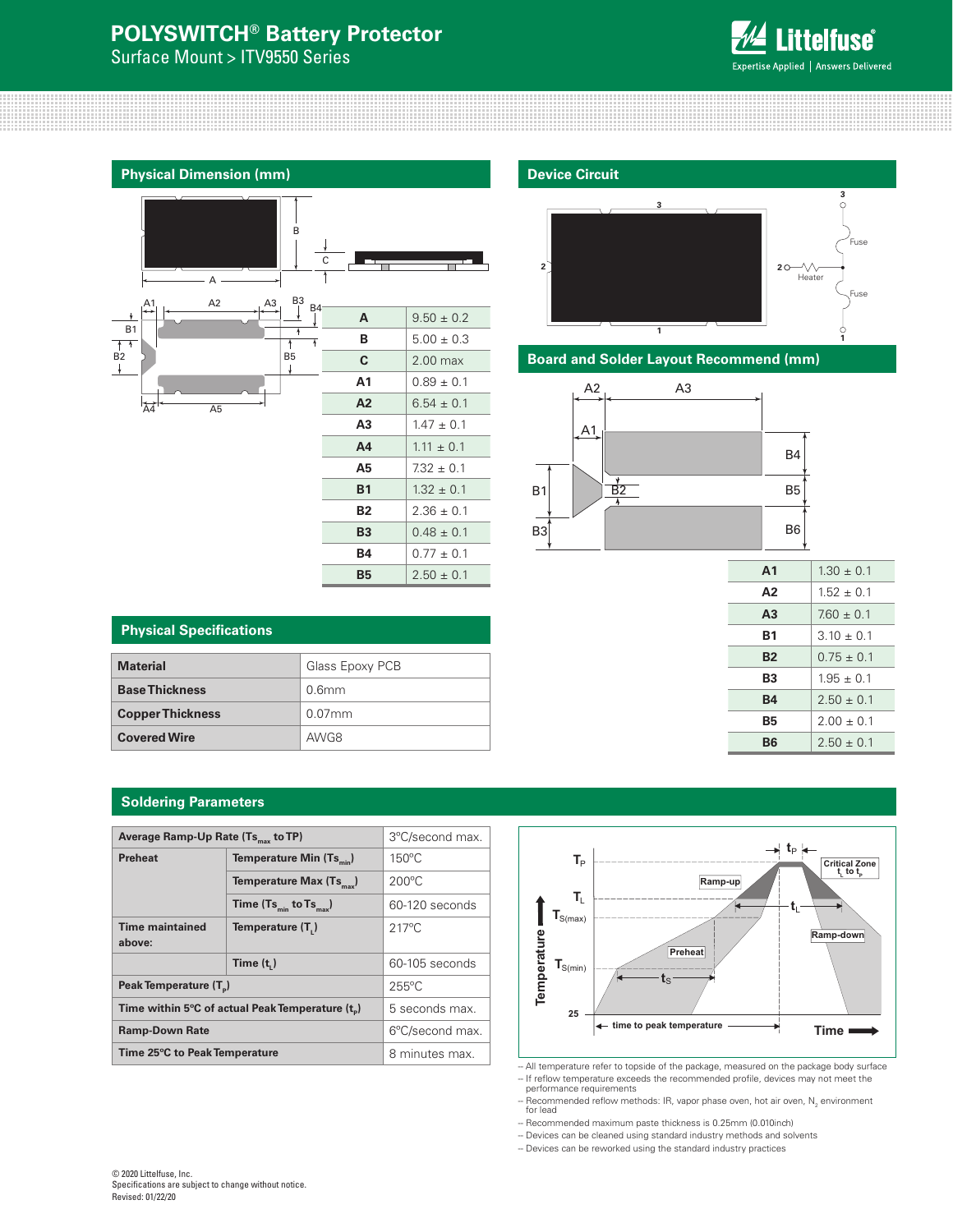

Surface Mount > ITV9550 Series

## **Part Numbering System Part Marking System**





| <b>Packaging</b>   |                               |  |  |  |
|--------------------|-------------------------------|--|--|--|
| <b>Part Number</b> | <b>Tape and Reel Quantity</b> |  |  |  |
| ITV9550LXX45       | 1,000                         |  |  |  |

#### **Installation and Handling Guidelines**

- Before and after mounted, the ultrasonic-cleaning or immersion-cleaning must not be done to ITV device. The flux on element would flow, and it would not be satisfied its specification when cleaning is done. In addition, a similar influence happens when the product comes in contact with cleaning solution. These products after cleaning will not be guaranteed.
- Silicone-based oils, oils, solvents, gels, electrolytes, fuels, acids, and similar will adversely affect the properties of ITV devices, and shall not be used or applied.
- Please DO NOT reuse the ITV device removed by the soldering process.
- ITV devices are secondary protection devices and are used solely for sporadic, accidental overcurrent or overtemperature error condition, and shall NOT be used if or when constant or repeated fault conditions (such fault conditions may be caused by, among others, incorrect pin-connection of a connector) or over-extensive trip events may occur.
- Operation over the maximum rating or other forms of improper use may cause failure, arcing, flame and/or other damage to the ITV devices.
- The performance of ITV devices will be adversely affected if they are improperly used under electronic, thermal and/or mechanical procedures and/or conditions non-conformant to those recommended by manufacturer.
- Customers shall be responsible for determining whether it is necessary to have back-up, failsafe and/or fool-proof protection to avoid or minimize damage that may result from extra-ordinary, irregular function or failure of ITV devices.
- There should be minimum of 0.1mm spacing between ITV and surrounding compounds, to maintain the product characteristics and avoid damage other surrounding compounds.
- This product is designed and manufactured only for general-use of electronics devices. We do not recommend that it is used for the applications military, medical and so on which may cause direct damages on life, bodies or properties.